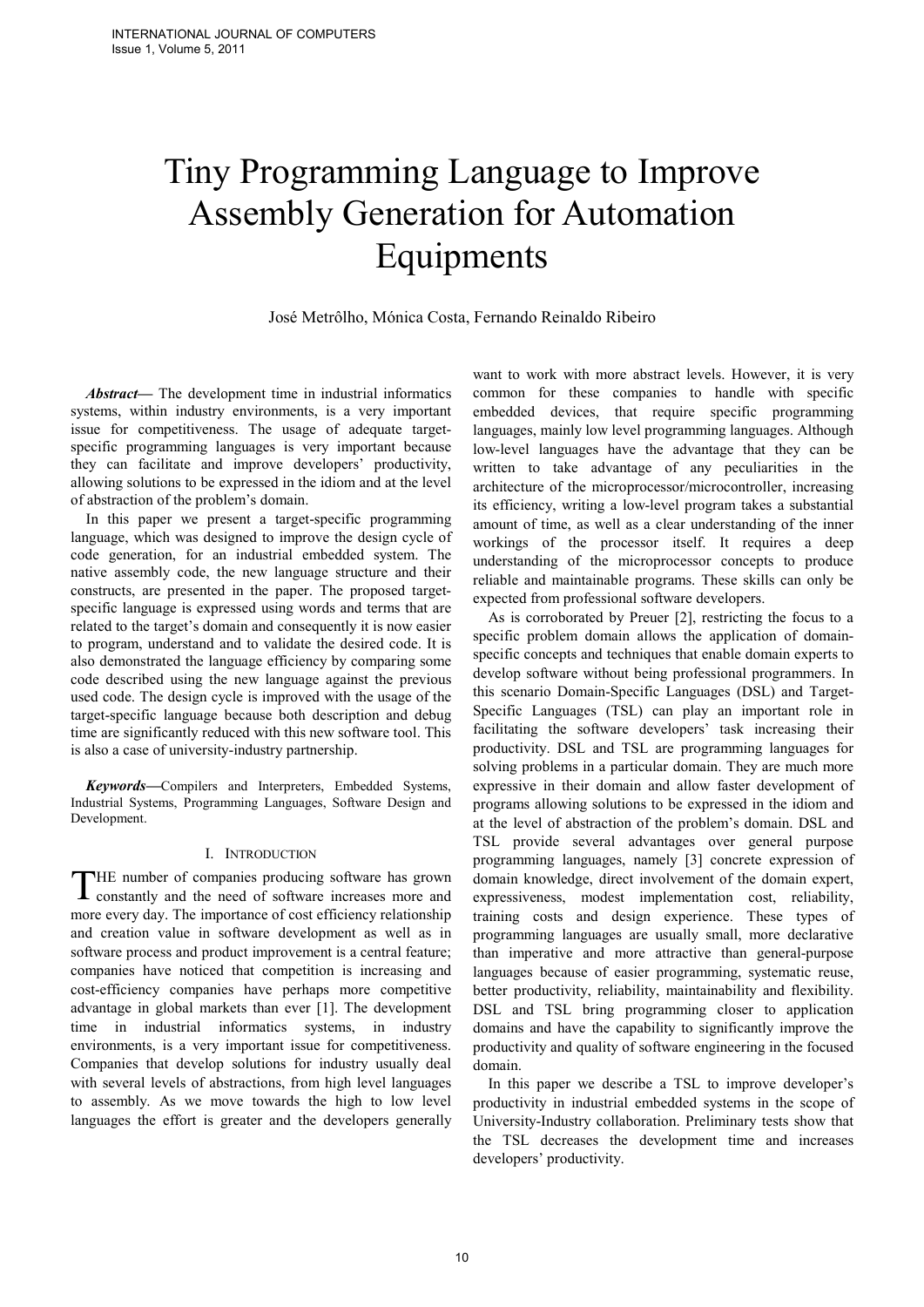The remainder of this paper is structured as follows: in Section 2, we introduce the target environment and in Section 3 we describe the native language of the hardware. In Section 4 we present the formalism of the TSL and in Section 5 we present preliminary tests. Finally, Section 6 concludes this paper with a discussion of the pre and pos systems implementation and pointed out some directions of future work.

### II. RELATED WORK

Research on domain and target specific programming languages, for industrial informatics systems in industry environments, has received considerable attention with many projects addressing the issues such as: how to facilitate and improve the developers' productivity and how to improve the cost efficiency and value creation in software development.

Ojala [1, 4] discusses the concepts, principles and practical methods of economic-driven software engineering and outlines us to understand better the content of value-based approach. This is done in part by presenting a conceptual analysis of the economic-driven view of software development, including cost estimation and cost accounting, and in part by discussing the cost efficiency and value characteristics of software processes, products and their improvement.

Babcicky [5] developed a special purpose programming language which is an object-oriented language, semantically heavily inspired by SIMULA, which became known as TESLA (TEst Scripting LAnguage). It has an ALGOL originated block structure with sub-blocks, procedures and classes with inheritance, dot notation for accessing object attributes and methods and the customary set of statement types, including the connection statement. The author also lists some benefits and drawbacks of the effort related to the development of a new language and points out some important aspects that should be taken into account, namely the difficulty of achieve a final solution at the first attempt and also the language and system promotion in a way to gain programmers support and acceptance.

Prähofer et al. [6, 7] present the language Monaco, which is a domain-specific language for programming reactive control programs. The main purpose of the language is to bring automation programming closer to the domain experts and end users. Important design goals therefore have been to keep the language simple and allow writing programs which are close to the perception of domain experts.

In [8] F. Wenzel and R.-R. Grigat introduce a framework for developing image processing algorithms. Its design is targeted at the needs of developers who should be able to focus on their specific tasks as much as possible instead of technical side effects that arise in software development. They point out two aspects of their approach. First developers are not required to gain knowledge of foreign domains like GUI programming. Secondly the source code for new methods can be kept in a future-proof way.

Although there exist several works and projects that studied and proposed new programming languages for specific domains, each one presents their own particularities because they want to be well fitted to a particular environment with specific users, interests and specific equipments. In this work the proposed TSL is targeted to a company that develops industrial informatics solutions for other companies, mainly to the automotive industry. The company presents its own organizational culture and uses specific equipments, and one important design goal of the new language is to facilitate and improve developers' productivity allowing solutions to be expressed in the idiom and at the level of abstraction of the problem's domain.

# III. WHY DO WE NEED A TARGET-SPECIFIC LANGUAGE PROGRAMMING

The challenge proposed by the target company is related to the improvement of developers' productivity with respect to the process of programming their hardware modules which are currently programmed through a low level language that is very time consuming and require a deep understanding of their concepts.

The possibility of develop a new programming language was carefully analyzed and the main question that needed to be clarified was: is it worthwhile to develop a specific programming language?

Clearly there were the general benefits of using target specific programming languages, that are presented in previous section (e.g. expressiveness, modest implementation cost, reliability, training costs and design experience), but some other aspects were taking into consideration before deciding develop a new and specific programming language. Develop a new programming language poses some risks related to: the complexity of language design and implementation; learning effort associated with using a new programming language and high startup costs (due to the complexity of design and implementation) notwithstanding the fact that usually allows applications to be developed more cheaply afterwards [9] (see figure 1).



Fig. 1 The payoff of DSL methodology (adapted from [10]).

On the other hand, creating a target-specific language can be worthwhile if the language allows a particular type of problems or solutions to them to be expressed more clearly than pre-existing languages. This is the case of this situation because: the introduction of a new target specific language, focused to a specific problem domain, allows programmers to develop their applications faster and thus increasing their productivity; by having a syntax that is understandable to nonprogrammers, it may allow domain experts to program applications themselves [9].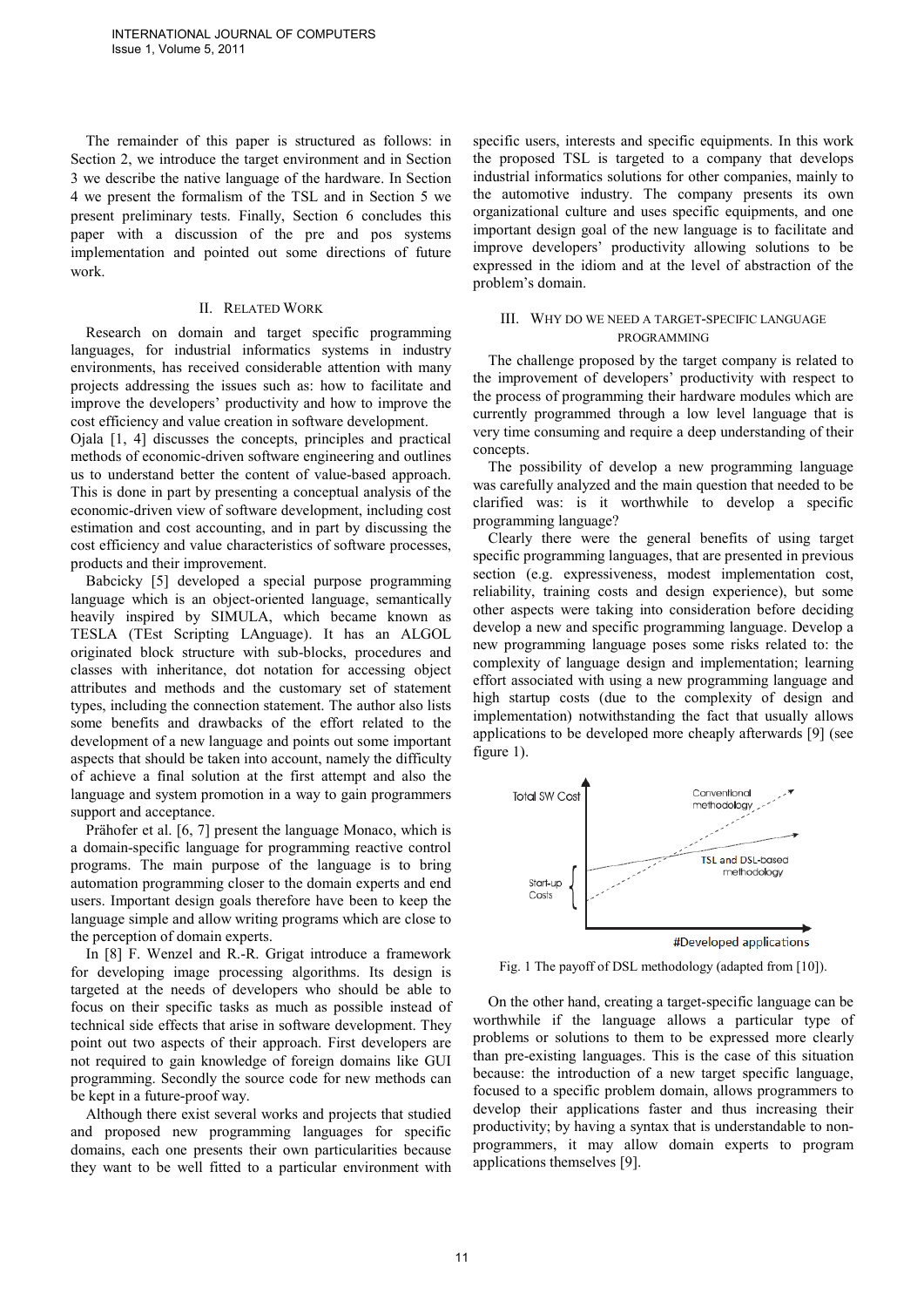## IV. THE TARGET ENVIRONMENT

Due to confidential constraints we will not present details about the module used by the company. This company develops industrial informatics solutions for other companies, mainly to the automotive industry. But in general terms, and to introduce the theme, we can inform that the target module (see figures 2 and 3) is used to actuate over relays and has several internal units like timers and I/O ports that can be configured using a dedicated assembly language. Some module features are: 6 Digital I/O pins; 3 Transistor Outputs; 1 Relay outputs; 2 Analog inputs; 1 counter and 8 32 bit timer with a time resolution of 1 ms.

The hardware module has characteristics of a modular system and multiple modules can be connected in bus topology. This characteristic makes it ideal for wiring tests either in the prototype stage (cable design, allowing adjustments in the location of components) either in the production phase (test various options of a cable, like left or right steering-wheel), because they offer flexibility to the test table in terms of layout. Another functionality of the module is the component mechanical/electromechanical reliability test. The module can be used to many operations like to enable/disable outputs, as well as the reading of digital inputs and perform different wiring tests, for example the number of cycles that a relay is flawless. The main functionalities of the module are: continuity tests; measurement of resistance/capacity; activation of outputs and reading inputs/outputs.



Fig. 2 Hardware module.



Fig. 3 Hardware module installed in the test table.

Those modules have a set of registers whose bits have particular meanings. These registers can be of different types: read, write or read/write. A feature of the assembly language is that any time the designer wants to read or write something, he must knew the register number and each the bits meaningful. This demands a lot of manual readings and becomes repetitive for some applications.

Another feature is that the necessary instructions to build applications are scarce and all well defined. As example a read or write relay operation is almost the same, but requires knowing the name of the register and to know the bit number that must be set or reset to act according the desired action. Additionally the code is only readable and understandable by developers that have knowledge about that particular assembly. A language that could be more intuitive and make code more documented and understandable was desired.

This leads to the idea that a high-level programming language, more adapted to the field, can be designed with proper and intuitive constructs, like in this case relay(on), or relay(off) avoiding details and constants that are well known and thus improving developers' productivity.

The development of applications, before the new tool described in this paper, was done by writing assembly code that is uploaded to the modules by a proprietary application. This fosters a deep knowledge about the assembly and about the registers and the meaning of its bits. To develops applications with a low time to market a more abstract tool is needed, this s the goal of our approach. This paper describes a tiny language designed and implemented to allow quicker developing time and also generated assembly code documented and indented properly to foster faster detection of software bugs.

#### V. THE NATIVE LANGUAGE

Here we present some of the assembly language features. The following piece of code (see figure 4) shows a sample of the type of details and structure which must be introduced by the programmer.

> *\$init …*

*MOVI(T0VAL,0) MOVI(T0MAX,1000) MOVI(T1VAL,0) MOVI(T1MAX,500)* 

*… WREG(A2,5,255) MOVI(A13,2)* 

*\$code RREG(A4,6) ANDI(A10,A4,8) SRI(A10,A10,3) ANDI(A11,A4,16) SRI(A11,A11,4) ANDI(A12,A4,32) SRI(A12,A12,5) IFEQ(T0VAL,T0MAX)*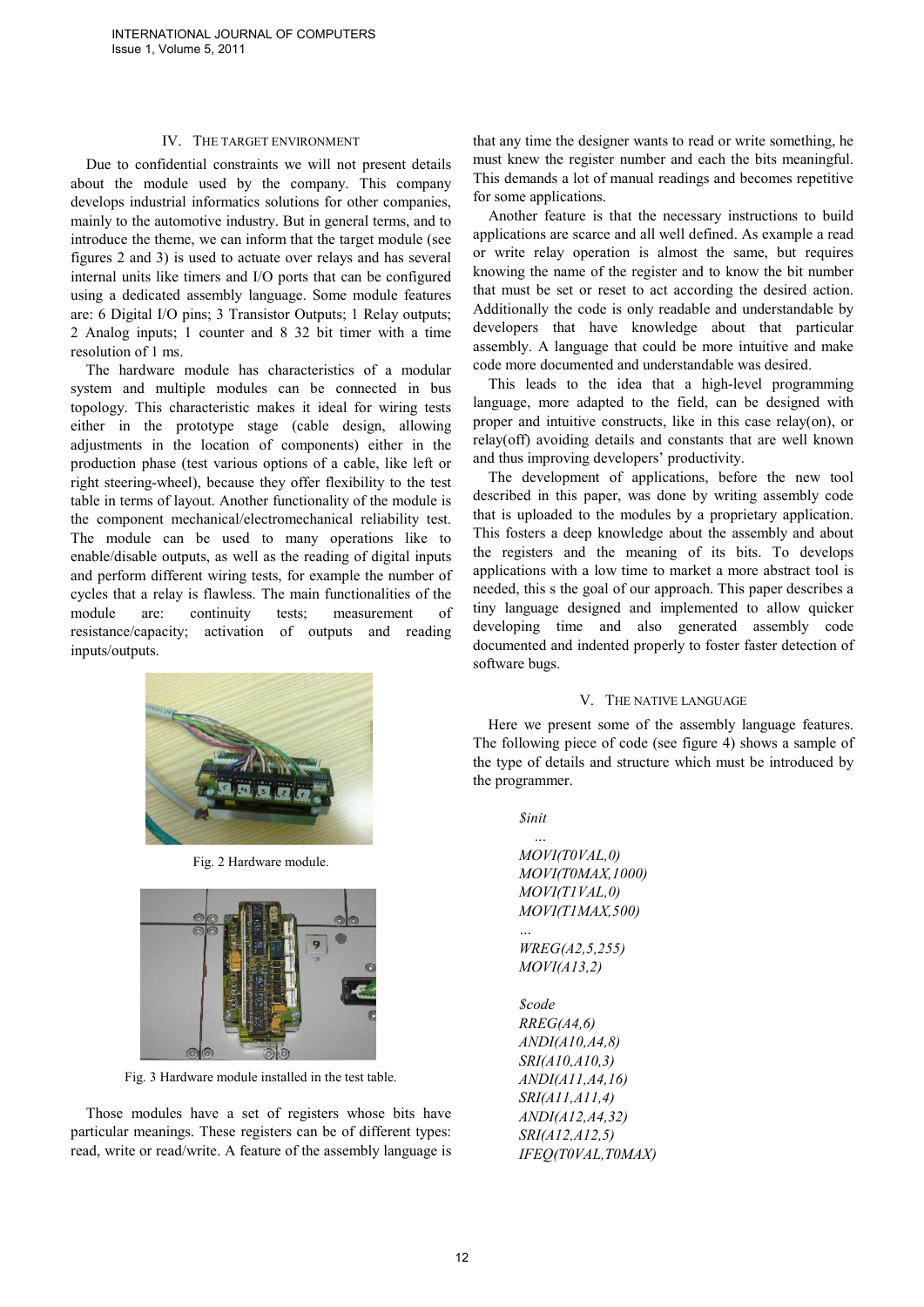*ORI(A10,A10,2) MOVI(T0VAL,0) ENDIF ….* 

*\$end* 

Fig. 4 Sample of native assembly code.

As it can be observed in Fig. 4, the user must be aware of the native assembly and a constant set of variables that can be used and must deal with information about the registers and also regarding timers, he/she must convert the time unit to milliseconds. These details are prone to generate errors.

So this case-study has fostered the design of a tiny language to describe applications for an embedded device that is used in industrial environments. The main goals of the new language are, transform the design of new programs as high level as possible, use intuitive constructs, allow some verifications to avoid errors, make the code documented and automatically idented. In other terms, make the design time shorter with less design effort for the designers of applications involving that embedded microcontroller.

# VI. THE NEW LANGUAGE

Here we will describe the developed tool. First we will present the structure and then the constructs of the new language.

#### *A. The new language structure*

The new structure has 2 sections, one for declarations and other for code. This is similar to the target assembly, however the section delimiters are now '{' as in common languages.

Within each section the user will now avoid details and will focus on actions or constructs that are common to programmers and for designers of that kind of applications. The constructs were defined to make clear the programs, and to avoid details. The tool will then generate the proper code..

## *B. The new language constructs*

Number After studying the possible instructions and the final result in the module, we define a set of keywords to allow an easy and intuitive definition of those instructions. As example to control a digital output the bit 0 of the module register 7 must be set/reset. In assembly this is dome using the instruction WREG $(A0,7,1)$ . As we can observe the user must put the number of the target register, a variable that transport the value that must be put over the bit (ex: since A0=0 then the bit 1 will be reset), and the number of the bit that will suffer the change (in this case is the 1st bit). However based on the "clients" feedback we notice that this output is always used for relay control. So, we defined a language construct "relay" with a single switch that makes this description easy and intuitive. Next we present in the left the new language construct usage and on the right the generated/corresponding assembly.

| $relay(on)$ ;         | $\rightarrow$ | WREG(A0, 7, 1) |
|-----------------------|---------------|----------------|
| $\text{relay}(off)$ ; | $\rightarrow$ | WREG(A1,7,1)   |

Other examples of usage of the new language constructs and the corresponding assembly:

| var $A31=2$ ; $\rightarrow$ MOVI(A31, 2)    |                                                 |
|---------------------------------------------|-------------------------------------------------|
| attr $A31= A5$ ; $\rightarrow$ MOV(A31, A5) |                                                 |
| IN(0, A3);                                  | $\rightarrow$ RREG(A3, 8)                       |
|                                             | ANDI(A3, A3, 1)                                 |
| $startT(0)$ ;                               | $\rightarrow$ MOVI (T0VAL,0)                    |
|                                             | $defT(1,1500);$ $\rightarrow$ MOVI (T1MAX,1500) |
| stopT(1);                                   | $\rightarrow$ MOVI(T1VAL, 1501)                 |

Fig. 5 New language constructs.

We've defined a set of keywords for the language, in small number due to the simplicity of the assembly. The total of keywords is 28 and all of them are presented in the following table.

TABLE I

| LANGUAGE CONSTRUCTS |                  |  |
|---------------------|------------------|--|
| init                | IN               |  |
| code                | <b>INOUT R</b>   |  |
| end                 | <b>INOUT W</b>   |  |
| var                 | <b>OUTPUTS R</b> |  |
| attr                | <b>OUTPUTS W</b> |  |
| stopT               | <b>INPUTS R</b>  |  |
| <b>OUT</b>          | <b>INPUTS W</b>  |  |
| <b>JMP</b>          | <b>IOCTL R</b>   |  |
| <b>JMPI</b>         | <b>IOCTL W</b>   |  |
| <b>JMPIX</b>        | rele             |  |
| if                  | delay            |  |
| elif                | startT           |  |
| else                | setT             |  |
| testTLimit          | defT             |  |

This is also interesting because a small set of keywords represents a small time to learn the language.

### *C. The generation chain*

To implement this code converter, from the new language to the target assembly, the software chain can be represented as in Figure 6.

The code was developed using Java [11] and within the Eclipse IDE [12]. To implement the lexer and parser we used ANTLR (ANother Tool for Language Recognition) [13]. It provides a framework for constructing recognizers, interpreters, compilers, and translators from grammatical descriptions containing actions in a variety of target languages [13] including Java.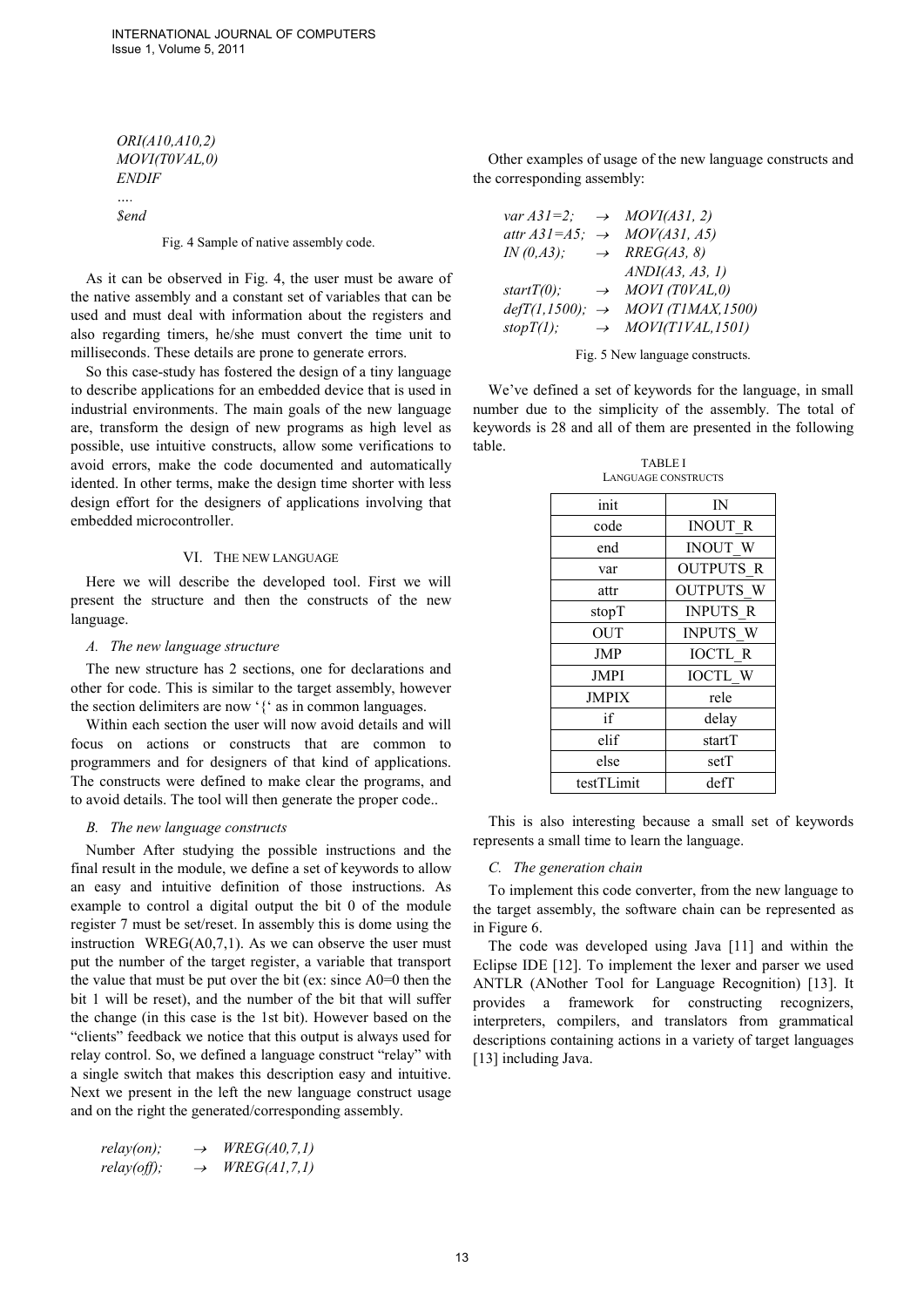

Fig. 6 Generation chain.

These choices were made to obtain an independent application platform using free software. The integration of these tools to build the previously presented generation chain was straight and software consistency was achieved.

As software development methodology Scrum [14] and XP [15] were used to achieve a short time to market application. The involved team was constituted by 4 members and the client. The client was the company representative that helps the team to reach the goals as exactly desired by the target users. The scrum's sprint time was 1 month and the application has 2 releases. One after the first 2 work months and the second in the end of the fourth month.

The 4 members of the team were a teacher and 3 students. The reached goals were the skills that students acquire in a few directions. The first one was the experience to deal with automation, compilers, language processors, programming and software integration. The second was the opportunity to deal with professional software development methodologies as Scrum and XP. This development environment fosters a better preparation of those undergraduate students and also allowed them to be involved on the development of an application useful and complex for industrial application. The course, were students were members, is Computer engineering on the Bologna format (3 years long).



Fig. 7 Work evolution.

Due to the team members' experience, sprints were

designed to be light what means that the tasks were planned with a significant time overhead. If this was made by full time developers the time to market could be significantly improved, that means that the contribution of this paper is a tiny language that can be easily adopted for similar requirements and be developed in a short period of time.

The module has a single complex problem not solved using the sequential paradigm. The delay feature is implemented as a ladder approach. However a if-then-else cascade was implemented to allow this feature. However due to some complexity of this singular problem to this application a skeleton is generated and the user must fill the generated code on the assembly to guaranty consistency of the generated program. This is the only limitation that requires operator's intervention. However, according to the client's feedback, it is a not frequently used issue in the modules, so that has considered a non priority instruction. The instruction exists and generated the skeleton in case it is necessary.

In terms of code specification and design, from the operator's point of view, the improvement was huge due to the allowed abstraction. Now the operators easily program an application using terms that are related to the module features and similarly as in the manual. This allows to focus on the desired features of the application without care about to much details as the pin order o activate or turn off an relay or other feature of the system.

#### VII. TESTS

In terms of tests the achievement of a smaller design time was the main goal. To test it we ask the development team of the partner company to give us their feedback. The feedback was positive since the new tool allows reaching sooner and in a more proper manner the target assembly. The code becomes easily documented and the code is also readably.

In terms of the generated assembly the result is the same, as expected. However, now the user focus on the desired goals and the tool translates that for proper assembly.

In the following figures we present the code of a program in the new language and the resultant generated assembly.

> *program Exemplo{ init{ IN(4, A10); startT(7); startT(5); var A10=0; var A11=1; var A12=100; rele(off); defT(0, 5s); startT(0); defT(1,5s); stopT(1); defT(2, 4h); startT(2);*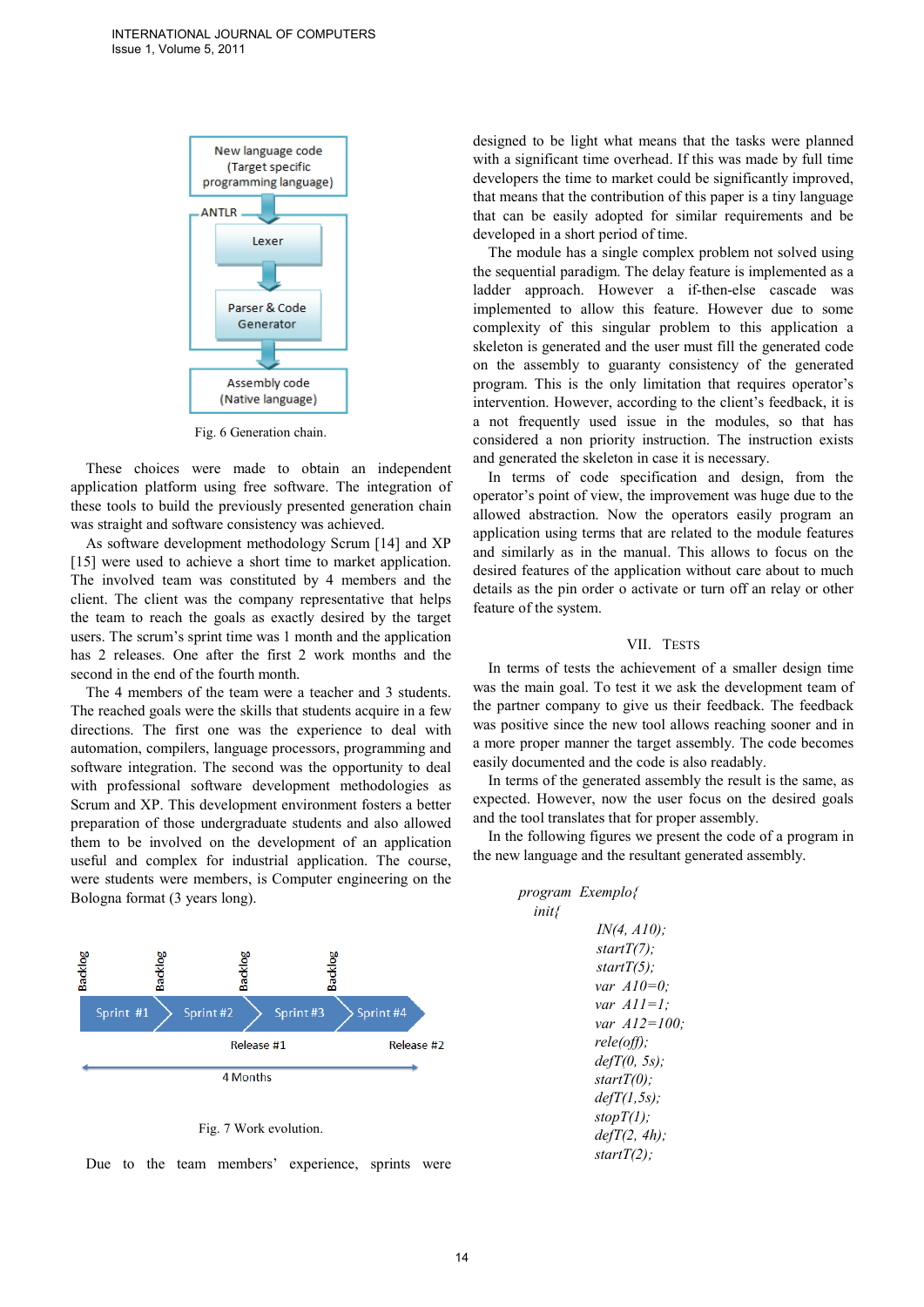```
 defT(6, 19h); 
                stopT(6); 
                     … 
                } 
code{ 
             if(tstTLimit(0)){ 
                rele(on); 
                startT(1); 
                stopT(0); 
             } 
             if(tstTLimit(2)){ 
               rele(off); 
               stopT(0); 
               stopT(1); 
               stopT(2); 
               startT(4); 
               var A10=1; 
             } 
             if(A10==A12){ 
                stopT(0); 
                stopT(1); 
                startT(3); 
                var A10=0; 
             } 
             … 
      } 
}
```

```
Fig. 8 New language code.
```
As we can notice in Figure 9, the generated code is automatically commented and formatted. This gives the designer an easier method to understand code, even at the assembly level.

Also the generated code in the native language is more extensive than the new proposed language. This means that the present effort is less than previously when descriptions were done in assembly. Also the tools detects errors and signals the line were they occur, this fosters better software development in terms of developing time and code quality. Also the reduced number of language constructs fosters a quick learning of the language descriptions features.

> *The generated code: ## Init Section \$init # Reserved variables MOVI(A0,0) MOVI(A1,1) # Read Input 4 RREG(A10, 8) ANDI(A10, A10, 5) # Initialize Timer T7 MOVI(T7VAL,0) # Initialize Timer T5 MOVI(T5VAL,0)*

*# Initialize variable MOVI(A10,0) # Initialize variable MOVI(A11,1) # Initialize variable MOVI(A12,100) # Rlay OFF WREG(A0,7,1) # Timer T0 Max value MOVI(T0MAX,5000) # Initialize Timer T0 MOVI(T0VAL,0) # Timer T1 Max value MOVI(T1MAX,5000) # Stop Timer T1 MOVI(T1VAL,5001) # Timer T2 Max value MOVI(T2MAX,14400000) # Initialize Timer T2 MOVI(T2VAL,0) # Timer T6 Max value MOVI(T6MAX,68400000) # Stop Timer T6 MOVI(T6VAL,68400001) ## Code Section \$code IFEQ(T0VAL,T0MAX) # Relay ON WREG(A1,7,1) # Initialize Timer T1 MOVI(T1VAL,0) # Stop Timer T0 MOVI(T0VAL,5001) ENDIF IFEQ(T2VAL, T2MAX) ### Relay OFF WREG(A0,7,1) # Stop Timer T0 MOVI(T0VAL,5001) # Stop Timer T1 MOVI(T1VAL,5001) # Stop Timer T2 MOVI(T2VAL,14400001) # Initialize Timer T4 MOVI(T4VAL,0) ### Atribuição de valor a uma variavel MOVI(A10, 1) ENDIF IFEQ(A10,A12) # Stop Timer T0 MOVI(T0VAL,5001) # Stop Timer T1 MOVI(T1VAL,5001) # Initialize Timer T3 MOVI(T3VAL,0)*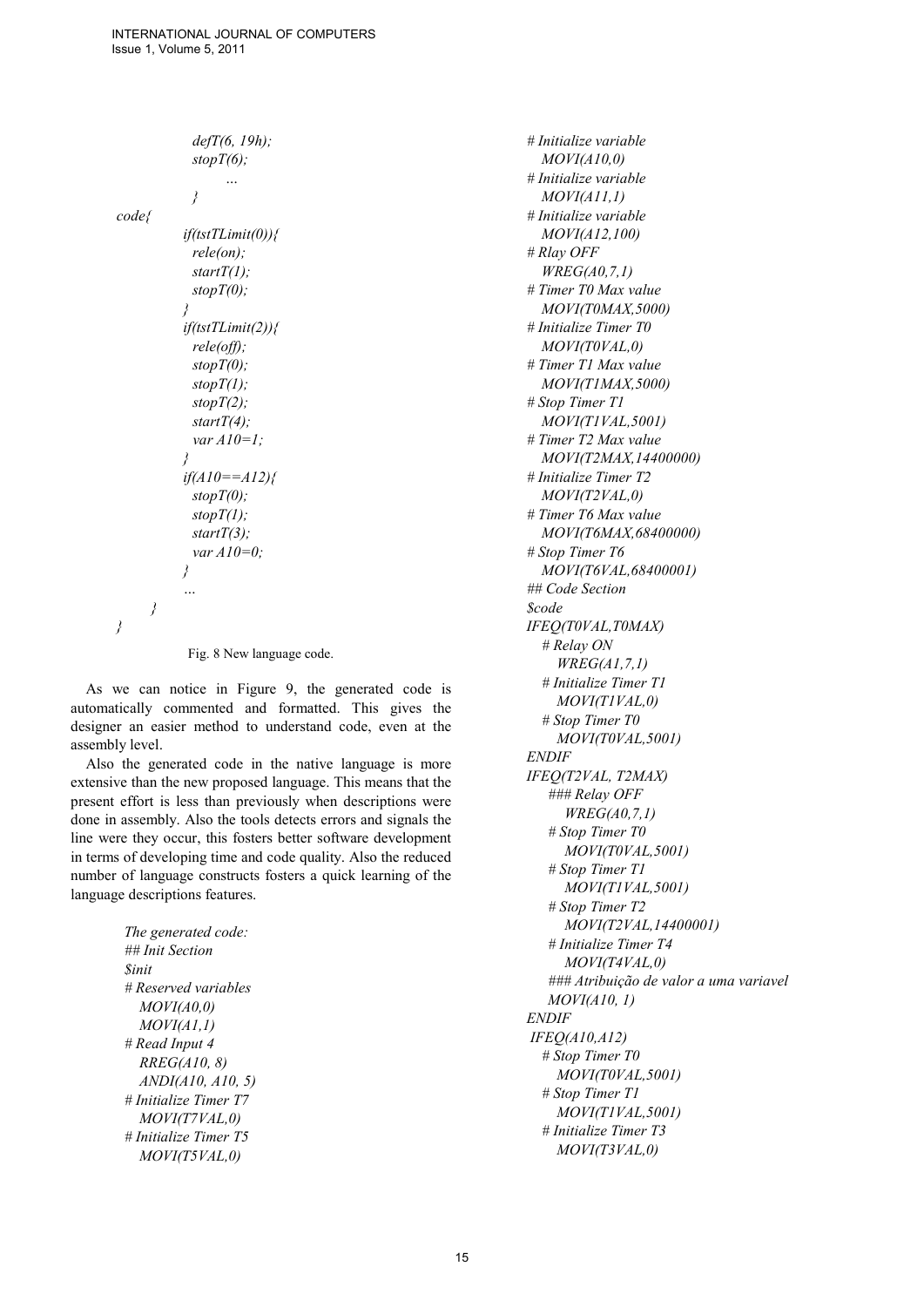*# Initialize variable MOVI(A10,0) ENDIF* 

 *… \$end* 

#### Fig. 9 Generated code.

# VIII. DISCUSSION

To measure the impact in terms of efficiency of this new application and the contribution of this work, we´ve measured the development time of a medium application to control de embedded system module for automotive industry. The scenario was an experienced programmer in assembler to develop using the regular approach, without our application and an inexperience user in terms of assembler but with knowledge about the embedded features using our proposed language. Results were encouraging, the developed time of the second operator was shorter and the adjustments number needed to achieve the same functionalities was extremely smaller. Since our language does a set of verifications, to avoid programming mistakes, code consistency was an important help for the Tiny language user. Another advantage was the generated assembly code was automatically commented using the code generator and the code from de traditional approach was sometimes unreadable and only the developer understands it.

Another noted feature was the fact that code built using the traditional approach reveals several redundancies that lead to code inefficiency. Using our code generator redundancy was avoided and code consistency improved.



Fig. 10 Conventional methodology vs TSL based methodology development time

As stated before we measure these issues in terms of development time by two operators (one experienced in programming for the target assembly and other with experience about the module but not a regular programmer of assembler for it). For both operators we've defined a set of applications, three, for different purposes and with different complexity. In the first case (application 1) a regular application code was required, and both programmers had know-how to develop it. In the second case (application 2) consisted in the development of a larger program with several simple instructions, with a purpose not yet experienced by both programmers. The third application (application 3) had more complex instruction, namely a large number of delays. The elapsed time was measured and the results are expressed in the Figure 10.

Analyzing the results we can conclude that the developed tiny language improves the time-to-market of code for the target embedded system. The advantage of the language is most significant for long application with simple instructions. The advantage is not so clear in the specific case of complex instructions, in this case it is required that the user must also deal with assembly rules and specifications because only the skeleton is generated. However even in this case results are satisfactory. Another fact was the generated code quality, in terms of indentation and quality that exists in the generated code on an automatic basis.

# IX. CONCLUSION AND FUTURE WORK

Experiments and tests show that using the new language a short effort and design time is needed to achieve better goals. The goals are the assembly code to be uploaded for embedded systems that is used for the automotive industry. The infrastructure can be easily adapted for other similar targets. The software is running on a platform independent basis, so portability would be not a problem to other environments. Also it was defended that these tiny languages can improve significantly the development time where low lower languages are demanded in simple applications. Development tools allow on a quick and inexpensive way to develop frameworks or application that can significantly improve the development time and consequently the time-to-market of the target systems, this case an embedded systems to be used in the automotive industry.

As future work we want to implement and editor with code complete feature for our tool, to increase even more the development efficiency. This feature will allows to spare time at the editing stage of the code and to avoid code mistakes at the high level of software abstraction of this application.

As mentioned in the paper this was also and educationindustry partnership and a case study, however future work is being studied also to go further and to design a graphic editor, therefore smaller blocs can be predefined and editable to reach higher abstraction and in the end a shorter development time.

## **REFERENCES**

- [1] P. Ojala, "Towards a Value-Based Approach in Software Engineering," in 2nd WSEAS International Conference on Computer Engineering and Applications, Acapulco, Mexico, 2008.
- [2] S. Preuer, "A Domain-Specific Language for Industrial Automation," in Conference on Software Engineering, Hamburg, Germany, 2007.